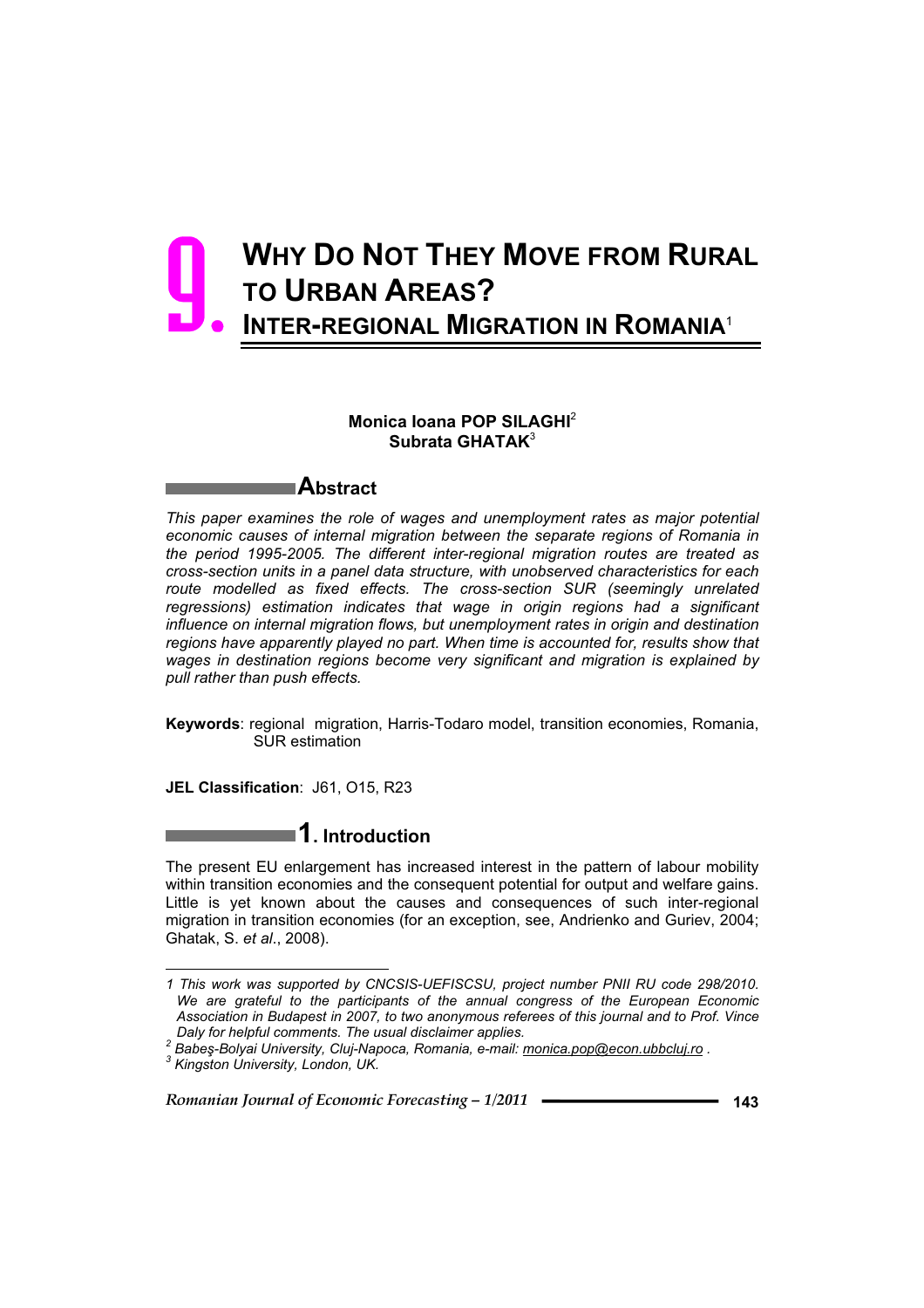In their seminal contributions to the economic literature, Todaro (1969) and Harris and Todaro ( H-T) (1970) identified real wage gaps and the probability of finding employment as the major factors behind immigration. In the light of such models, it is easy to understand why strong migration pressures exist from the East due to population growth and due to the growing economic gap (in terms of real wages and employment) between certain Central and Eastern European (CEE) countries on the one hand and the European Union on the other (Fassman and Munz, 1994; Ghatak *et al*., 1996; Levine, 1999, Ghatak and Sassoon, 2001; Hatton and Williamson, 1998; Straubhaar and Zimmermann, 1992). Some recent migration studies have extended this theoretical framework to include other possibly relevant factors such as housing, health care and human capital (see Ghatak, Mulhern, Watson, 2008). Migration in general and ruralurban migration in particular have become one of the most important factors affecting economic development in the 21<sup>st</sup> century (Hatton, 2001; Wheatley Price, 2001).

This paper focuses on the major economic causes of internal migration within Romania during transition. Standard economic models have been applied for some CEE countries but to the best of our knowledge, for Romania, modelling of interregional migration flows using panel-data methods has not been attempted before. In section 2, we survey the relevant literature and describe the data and the regions of Romania. Section 3 describes the welfare implications of migration and the traditional theoretical basis for expecting real wages and unemployment to be significant causal factors. Section 4 presents the empirical methodology and results. Section 5 draws some policy implications.

# **2. Literature review and data sources**

The patterns of internal migration have been studied in some details for the Czech Republic, Slovakia, Russia, Poland, Hungary, Slovenia, Romania, Estonia, Latvia and Lithuania (see Andrienko and Guriev, 2004; Fidrmuc, 2002; Fidrmuc and Huber, 2002; Huber, 2003; Kallai, 2003; Hazans, 2003). Fidrmuc (2002) investigates the patterns of interregional migration at country level within the Czech Republic and Slovak Republic. The findings that migration acts as a mechanism for achieving regional adjustment in the labour market are limited. Support for the basic theoretical framework is mixed: unemployment rates and average real wages appear to have significant effects on net migration in Slovakia but not in the Czech Republic. Hazans (2003) finds that regional wage and unemployment differentials are significant in explaining internal migration flows in Estonia, Latvia and Lithuania. However, these countries, despite their small size, continue to suffer from real and persistent regional disparities. As regards Romania, Constantin, Pârlog, and Goschin (2005) argue that between 1990 and 2000 the economic disparities increased also between the prosperous and poorer regions of Romania. Using gravitational models, this study finds out that long distance migration will decrease compared with short distance migration and that individual and family motivations were strong incentives for people who decided to migrate. The authors also provided an analysis of the territorial distribution of labour resources in the regions of Romania. Kallai and Trăistaru (1998) investigate internal migration flows within Romania for the period 1990–1995, using data for 41 counties. They also conclude that regional disparities have persisted in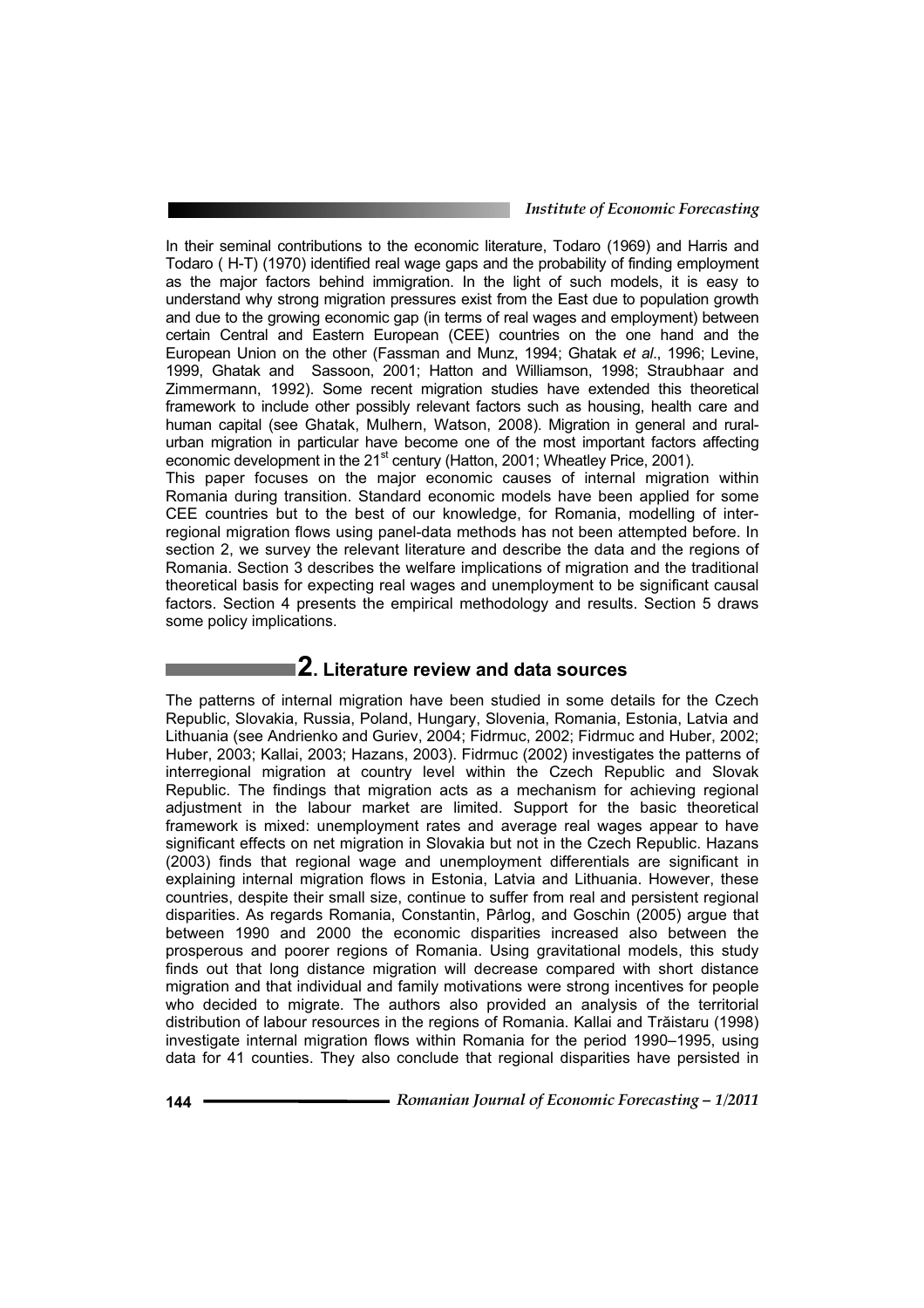Romania during this period and, further, that regional disparity of unemployment rates does not prompt corrective internal migration. One reason depicted by the authors for counter-intuitive migration flows from richer to poorer regions, in the Romanian case from (say) Bucharest to poorer cities, is the importance of family networks. People who are unemployed in Bucharest may move to a region with higher unemployment because that is where they can access family support. Sandu (1999, p. 178) also observed and analysed the tendency to return to initial residence (a so-called phenomenon of return migration) mostly around the pension age. The literature upon internal migration in Romania (urban-rural and more recently at regional level) offers insights about the patterns and causes of migration flows based on statistical data, analysis of economic indicators of counties or regions and records changes that occurred in the Romanian demography ( see also Rotaru and Mezei 1999, Petre, 2005).

Romania is divided into 41counties and the Municipality of Bucharest is the capital of the country. A well known division of Romania is the one which relates to the historical and cultural provinces: Transylvania in the north-west and center, Moldova in the east, and Walachia (Oltenia and Muntenia) in the South. The two counties Tulcea and Constanta at the Black Sea belong to the Dobrudja.

Following the fall of the communism in 1989, Romania turned its special policy from a centrally-based to a regional-based policy conforming to the EU rules (Benedek 2006, p. 105). The criteria for classification are the number of inhabitants, area, cultural identity and functional space relations. Romania is divided into eight Development Regions. These regions are geographically defined: Centre (C), West (W), South-East (SE), North-West (NW), North-East (NE), South-West (SW), South (S) and Bucharest-Ilfov (B) - see the map of Romanian Regions in the Appendix). These regions became very important in regional development projects, although they do not actually have an administrative status or a legislative and executive councils. Their main function is to obtain funds from the European Union.

Critics argue that the composition of the regions in Romania lacks coherence. The South-East region is considered as very heterogeneous one, as it combines counties from three very different historical provinces: Moldova, Muntenia and Dobrudja. This means they are not very well connected and they face very different economic performance.

In Figure 1, we provide the ranking of the eight regions of Romania for the year 2008 in terms of the GDP per capita, this ranking being the one which characterized also the period under study.

One should note that in terms of GDP, Bucharest ranks first and North–East region is at the bottom. In terms of other indicators, such as migration rates, unemployment rates or industrial sectors, the hierarchy remains approximately the same during the period of our study. We also analyzed other social variables, such as infant mortality rates as an index of medical care, housing and number of students per 1000 of inhabitants. These data showed us that the ranking of the regions by GDP per capita relatively holds in terms of social conditions. In our paper, we employ panel estimation methods to analyse Romanian data on inter-regional migration between 1995 and 2005. Due to availability of the data and to the need of working with a homogenous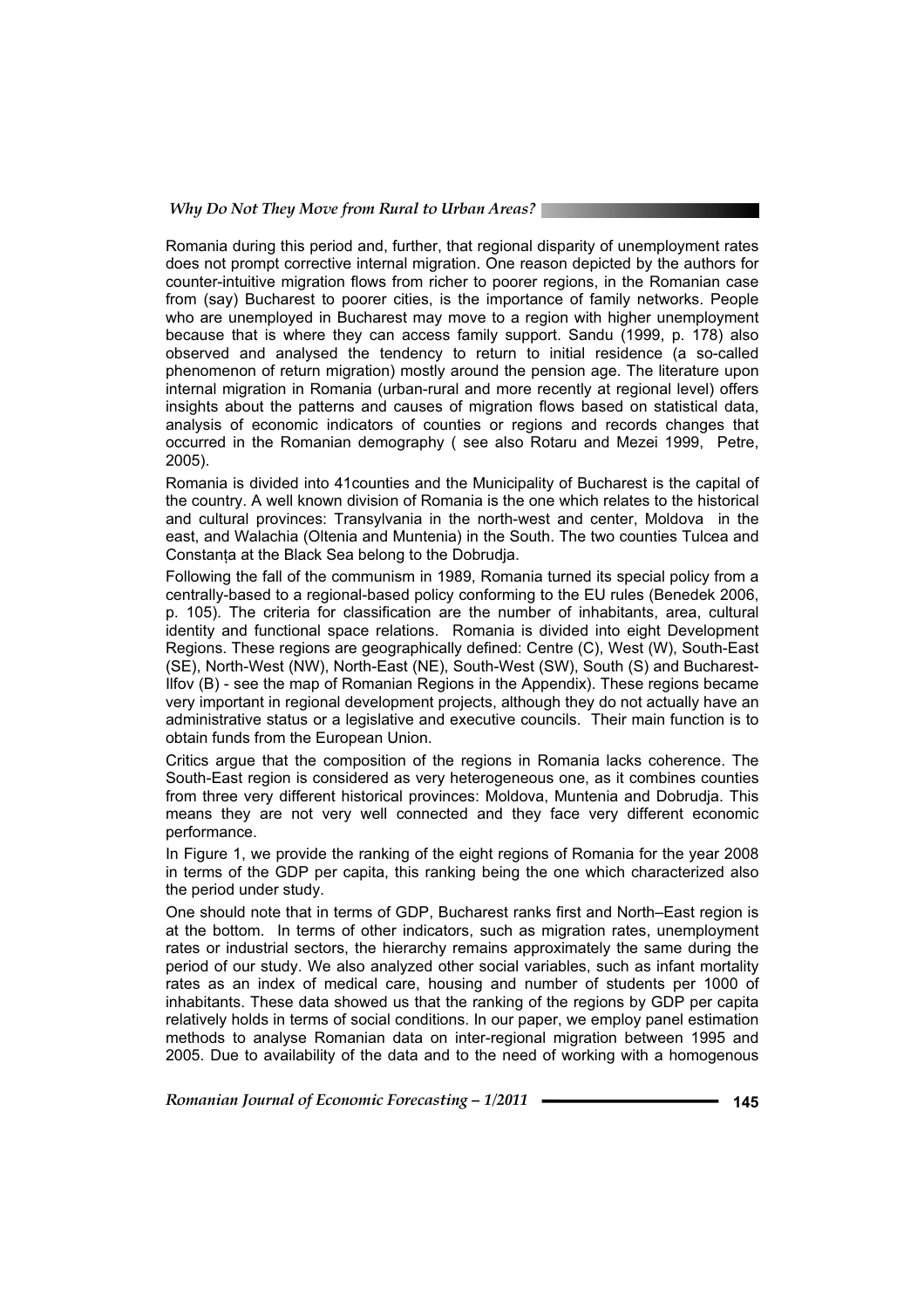panel data set we limit to this period when all the relevant data needed for estimation were available. This period reflects the changes in the Romanian internal migration as starting with the year 1997, for the first time, the outgoings from rural areas were lower than the incomings into these areas (see also Petre, 2005). In what follows, we present the theoretical hypotheses of the classical model of Harris-Todaro.

**Figure 1** 



#### **Regional disparities based on GDP per capita (year: 2008)**

*Source: National Commission for Prognosis, 2009.* 

### **3. A theoretical model of migration**

In the Harris-Todaro (H-T) model of rural to urban migration, the future expected income after migration is given by

$$
\int_{0}^{\infty} \left[ PW_u + (1 - P)W_b \right] e^{-rt} dt - C = \frac{1}{r} \left[ PW_u + (1 - P)W_b \right] - C \tag{3.1}
$$

where: *C* is the direct cost of migration, *r* is the migrants' discount rate, *P* is the probability of employment at the urban real wage,  $W_u$ , and  $W_b$  is the real value of the urban unemployment benefit. The would-be migrants compare (3.1) with the future income from remaining in the rural sector, which the basic H-T framework assumes to be

$$
\int_0^\infty W_r e^{-rt} dt = \frac{1}{r} W_r \tag{3.2}
$$

where: W<sub>r</sub> is real wage in the rural sector.

If urban employment is a certain prospect (i.e. P=1) then migration takes place only if there are gains from moving, i.e., only if

$$
\frac{1}{r}W_u - C > \frac{1}{r}W_r \quad or \quad W_u - W_r > rC \tag{3.3}
$$

Under conditions of uncertainty, the probability of obtaining employment is given by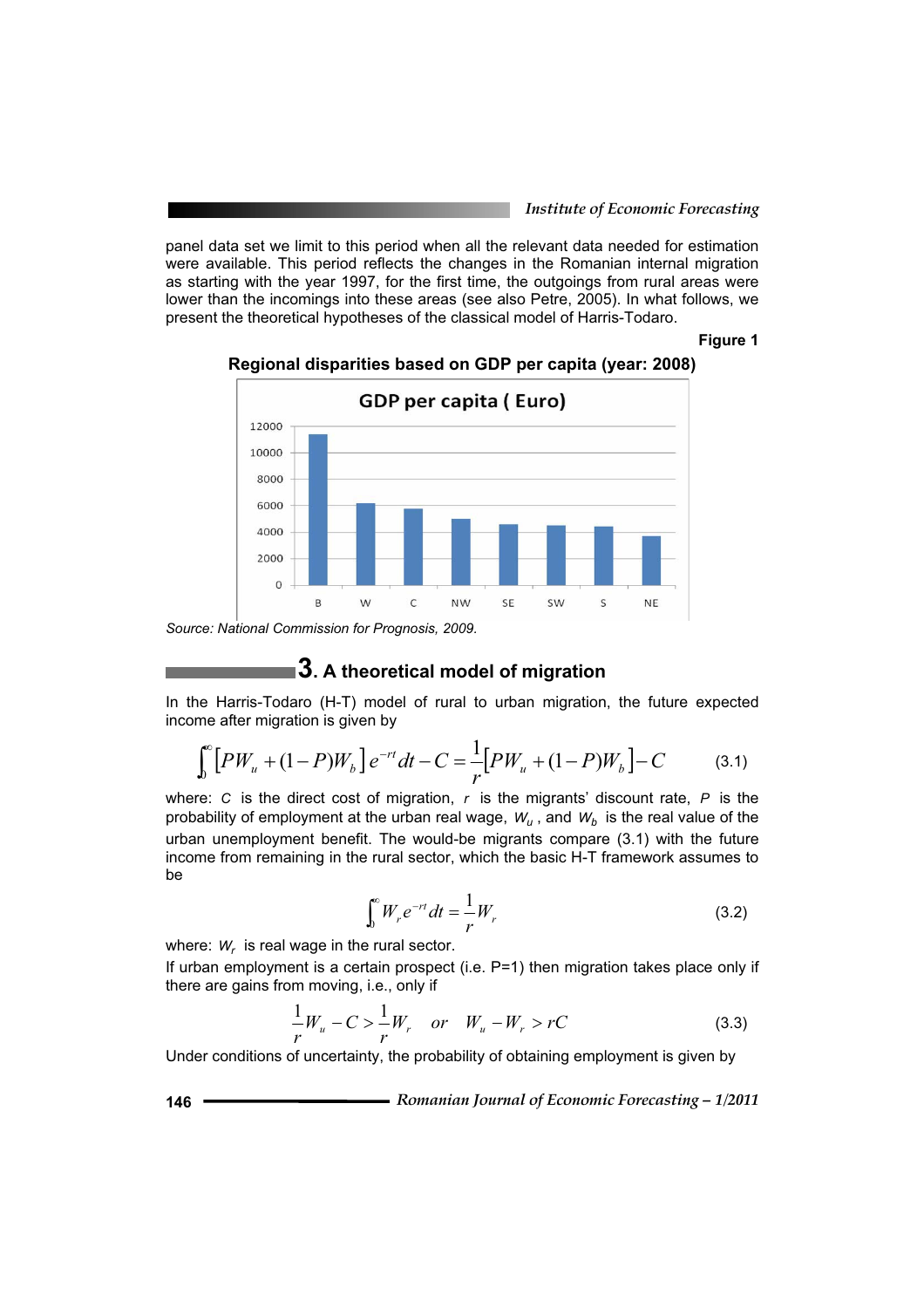*Why Do Not They Move from Rural to Urban Areas?* 

$$
P = \frac{\bar{L}_u}{N_u} = \frac{\bar{L}_u}{\bar{L}_u + M \bar{N}_r}
$$
(3.4)

where:  $\overline{L}$ ,  $\overline{N}$ ,  $M$  are defined as labour, population and migration, respectively. The basic H-T framework thus assumes that migrants compete on equal terms with the incumbent urban employed population. When  $M$  rises in this model.  $P$  falls  $$ reducing expected post-migration income, and migration continues only until the returns from (3.1) and (3.2) are equal. Hence, the equilibrium migration rate M is given by

$$
PW_u + (1 - P)W_b - W_r = rC \tag{3.5}
$$

with  $P$  given by (3.4). Substituting (3.4) into (3.5) and solving for  $M$  gives the equilibrium level of migration:

$$
M = \left[\frac{\left(W_u - rC\right) - W_r}{W_r - \left(W_b - rC\right)}\right] \frac{\bar{L}_u}{N_r} \tag{3.6}
$$

If  $W_r > (W_b - rC)$ , i.e. there is no incentive to leave rural areas for urban unemployment, then we get the familiar results:

$$
\frac{\partial M}{\partial W_u} > 0, \quad \frac{\partial M}{\partial W_r} < 0, \quad \frac{\partial M}{\partial L_U} > 0, \quad \frac{\partial M}{\partial C} < 0 \tag{3.7}
$$

Equation (3.7) states that any marginal increase in urban wage,  $W_{\mu}$ , or decrease in the rural wage, *Wr* , will increase migration. Paradoxically, any policy to increase employment in the advanced urban sector will raise the migration rate and may increase urban unemployment. Hence, in H-T models, a policy of creating more employment opportunities in the advanced regions may only enlarge the migration from the backward regions. Also, any decrease in the cost of migration will increase *M* .

Figure 2 explains the gains and losses from migration, showing the pre- and postmigration labour market in host and donor regions.

Due to the access to superior technology, better organisation and higher quality human capital, the marginal productivity of labour in the advanced ("Urban") region is higher than in the backward ("Rural") region, as shown by the relative positions of the MPLU and MPLR curves. With employment initially at A, real wages are higher in the advanced region ( $W_U$ ) in comparison with backward region ( $W_R$ ).

Figure 2 illustrates the case where migration is at AB (HA) level, which leads to an equality of wage rates across the two regions  $(W_{\text{U}} = W_{\text{R}} = W)$ . The value of the additional output in the advanced region is KDBA, whilst the output loss in the backward region is valued at FJAH, which is replicated as ECBA. Thus, the net overall gain equals *KDCE*. Hamilton and Whalley (1984) estimate this area for the case of global perfect labour mobility.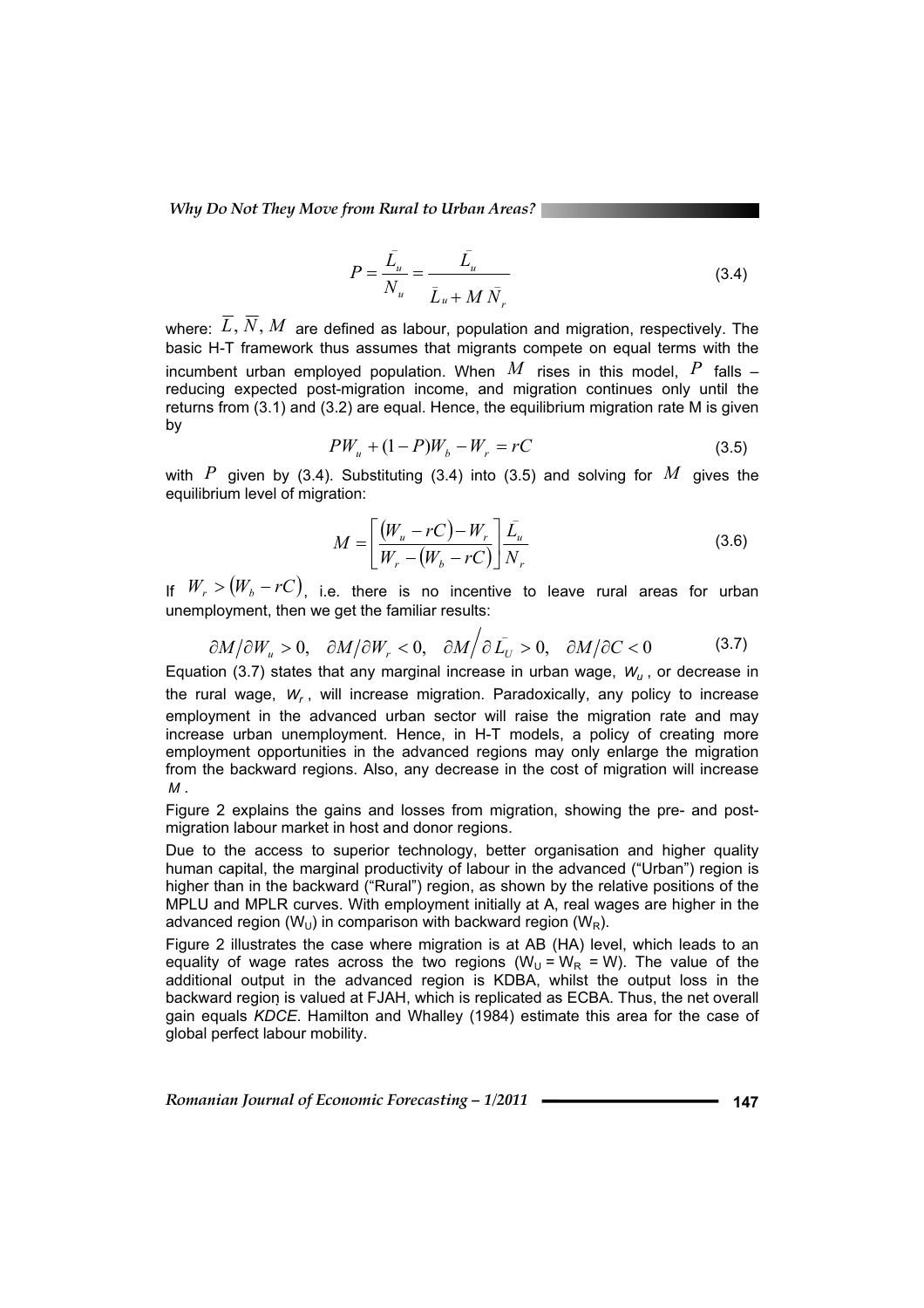#### **Figure 2**

**Employment and real wage before and after migration** 



*Source: Ghatak.S. (2003),* An Introduction to Development Economics*, 4th ed., Routledge, London/NewYork.* 

Clearly, the size of the gain will depend on the degree of labour mobility, nature and quality of labour, substitutability or complementarities between different types of labour and the degree of labour absorption in the labour market given by the real wage flexibility. *Inter alia,* the greater the wage flexibility in the host region is, the greater would be the welfare gain (for formal proofs, see Ghatak *et al*., 1996; Levine, 1999).

# **4. Methodology and results**

We test the extent to which inter-regional migration flows are correlated with *relative economic opportunities,* measured by differences in wages and unemployment rates. Our data is a panel of pooled cross-section/time-series with the units of the crosssection being the  $(8 \times 7 = 56)$  different inter-regional migration routes between the 8 geographic regions of Romania. The data we use are annual gross migration flows data for the eight geographic development regions in Romania described previously. We have 616 observations points provided from the 11 years of annual records for 56 intra-regional migration regions.

As models applied to time series data are likely to have auto-correlated errors and those applied to cross section data are likely to encounter heteroskedasticity, we expect that both problems are present in our pooled data. Generalised Least Squares (GLS) is then theoretically superior to OLS, though infeasible without knowledge of the autocorrelation and heteroskedasticity parameters. Feasible GLS is a practical alternative, utilising consistent estimators of disturbance variances and covariances, and is asymptotically superior to OLS.

If  $[y_i \ x_i]$ ,  $u_i$  are vectors of data and disturbances for the  $i^{\text{th}}$  migration route then, with common parameters, the entire data generating process can be modelled by stacking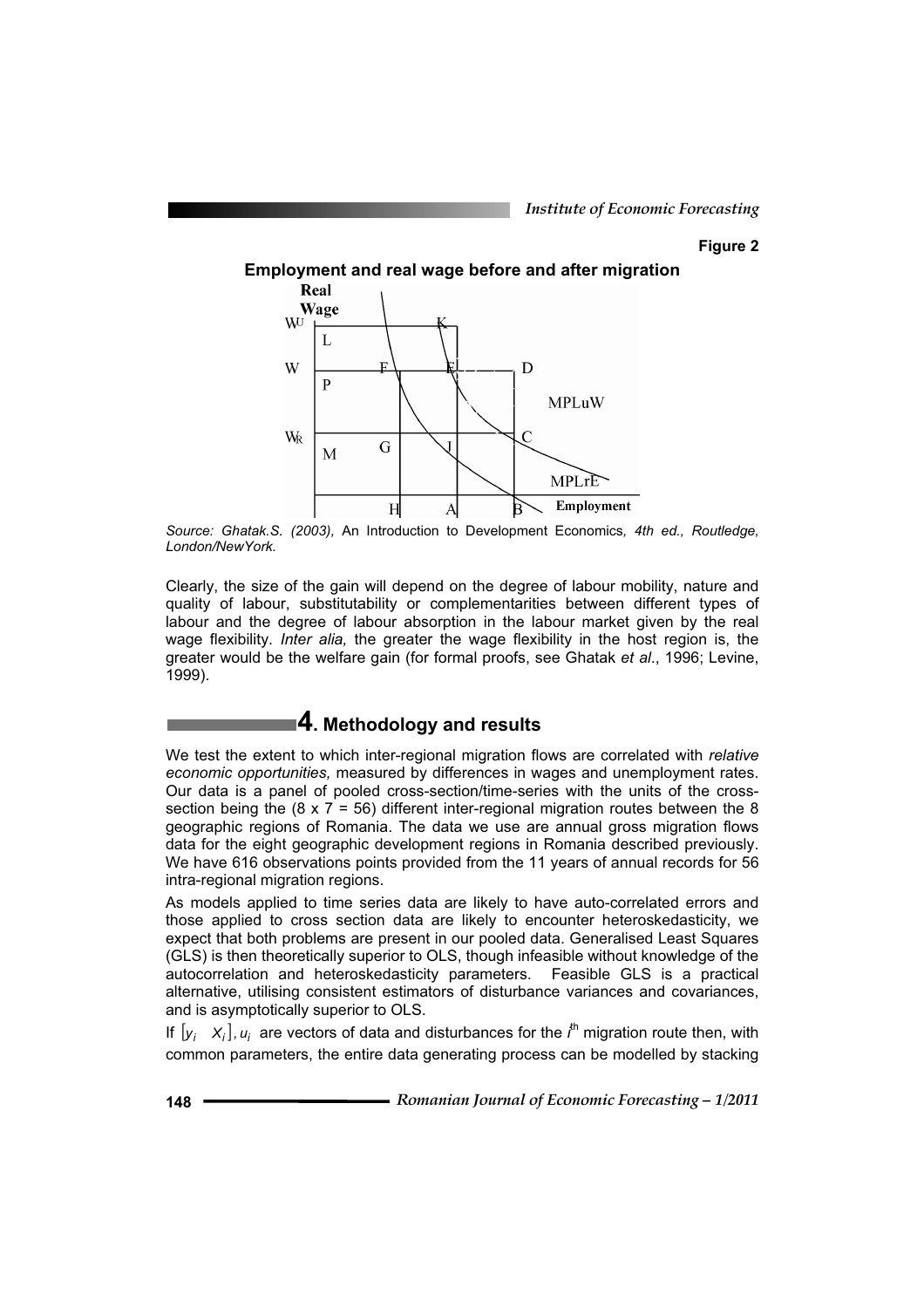these vectors as:

$$
\begin{bmatrix} y_1 \\ y_2 \\ \vdots \\ y_M \end{bmatrix} = \begin{bmatrix} X_1 \\ X_2 \\ \vdots \\ X_M \end{bmatrix} \beta + \begin{bmatrix} u_1 \\ u_2 \\ \vdots \\ u_M \end{bmatrix},
$$
\n(4.1)

Permitting contemporaneous cross-equation correlation of disturbances, but no heteroskedasticity within equations and no serial correlation, the stacked disturbances will have a covariance matrix of the form:

$$
\Omega = \begin{bmatrix} \sigma_{11}I_T & \sigma_{12}I_T & \cdots & \sigma_{1M}I_T \\ \sigma_{21}I_T & \sigma_{22}I_T & \cdots & \sigma_{2M}I_T \\ \vdots & \vdots & \ddots & \vdots \\ \sigma_{M1}I_T & \sigma_{M1}I_T & \cdots & \sigma_{MM}I_T \end{bmatrix} = \Sigma \otimes I_T
$$
\n(4.2)

The  $\sigma_{ij}$  may be consistently estimated on the basis of residuals obtained by applying OLS to 4.1, viz:

$$
\hat{\sigma}_{ij} = T^{-1} \sum_{t=1}^{T} e_{it} e_{jt} \quad , \begin{bmatrix} e_1 \\ e_2 \\ \vdots \\ e_M \end{bmatrix} = y - X \hat{\beta}
$$

If some  $\sigma_{ij}$  are large, we expect, following Zellner (1962), to gain efficiency by applying GLS to equation (4.1) rather than OLS, i.e.

$$
\widetilde{\widetilde{\beta}} = (X^{\prime} \hat{\Omega}^{-1} X)^{-1} (X^{\prime} \hat{\Omega}^{-1} y)
$$
  
Asymptot. Var - Cov( $\widetilde{\widetilde{\beta}}$ ) = ( $X^{\prime} \hat{\Omega}^{-1} X$ )<sup>-1</sup>  

$$
\hat{\Omega}^{-1} = \hat{\Sigma}^{-1} \otimes I_T
$$
 (4.3)

The coefficient covariance estimator is given by:

$$
\left(\frac{N^*}{N^*-K^*}\right)\left(\sum_t X_t^* X_t\right)^{-1} \left(\sum_t X_t^* \hat{\varepsilon}_t \hat{\varepsilon}_t^* X_t\right)\left(\sum_t X_t X_t\right)^{-1} \tag{4.4}
$$

where: the first term is the degree of freedom adjustment depending on the total number of observations,  $N^*$  is the total number of stacked observations and  $K^*$  is the total number of the estimated parameters.

The cross-section SUR (Panel Corrected Standard Error PCSE) methodology (Beck and Katz, 1995) that we apply replaces the outer product of the cross-section residuals in equation (4.4) with an estimate of the cross section residual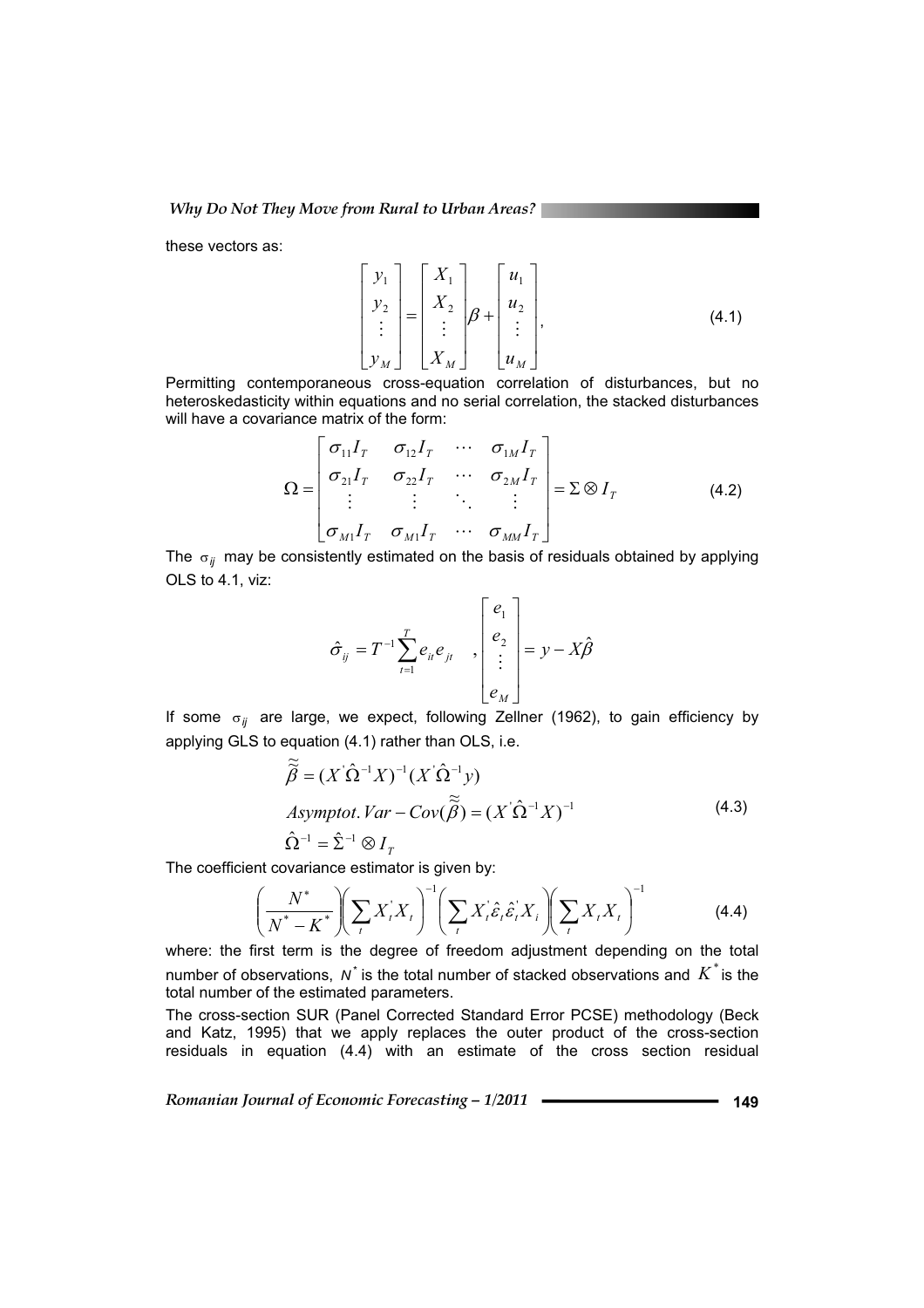(contemporaneous) covariance matrix  $\Omega_m$ :

$$
\left(\frac{N^*}{N^*-K^*}\right)\left(\sum_i X_i^* X_i\right)^{-1} \left(\sum_i X_i^* \hat{\Omega}_M X_i\right)\left(\sum_i X_i X_i\right)^{-1} \tag{4.5}
$$

This estimator is robust to unrestricted unconditional variance  $\Omega_m$ , but places additional restrictions on the conditional variance matrix. However, conditional and unconditional matrices remain the same. This ensures that the variance of  $u_i$  remains constant with t and there is no serial correlation in the errors.

For empirical modelling, we use the following specification:

$$
Y_{ijt} = \sum_{k} \beta_{k} X_{k, ijt} + \varepsilon_{ijt} \text{ with } i, j = 1, \dots, 8, i \neq j \tag{5.1}
$$

where:  $Y_{ij}$  is the natural logarithm of migration from region *i* to region *j* and  $X_{k,ij}$  are explanatory variables as follows:

 $X_{1,i}$  is the natural logarithm of wages in the i<sup>th</sup> origin region

 $X_{2,i}$  is the natural logarithm of wages in the j<sup>th</sup> destination region

 $X_{3,j}$  is the natural logarithm of unemployment in the i<sup>th</sup> origin region

 $X_{4,j}$  is the natural logarithm of unemployment in the j<sup>th</sup> destination region

Some migration studies use symmetrical models, in which explanatory variables such as unemployment and wages enter as ratios or differences between origin and destination provinces. Since migrants may react differently to changes in labour markets in far provinces, compared to those in their home region, for which more information is available (Taylor and Martin 2001), our modelling uses the less restrictive asymmetrical specification.

Since the diagonality of  $\Sigma$  is at the heart of using the SUR estimation method (Baltagi, 1999) we use the residual tests LM for testing if  $\Sigma$  is diagonal. The LM statistics for the null hypothesis of no serial correlation is 385.55, which has an effectively zero probability, which means that the null hypothesis of no serial correlation in the errors cannot be accepted. White's heteroskedasticity test indicates that the hypothesis of homoskedastic errors cannot be accepted (a value of 161.62 with a zero probability). With such error behaviour, the OLS estimators are unbiased but inefficient.

We apply the standard methodology to control for the autocorrelated and heteroskedastic errors and allow route-specific intercepts ("fixed effects") to capture other unobserved characteristics. The values of fixed effects are given in Table 1, for each route and they indicate that each route has unique features.

**Table 1a**

#### **Estimated model, Cross section SUR (PCSE) with fixed effects**

| Dependent Variable: LOGMIGRATION |
|----------------------------------|
| Method: Panel Least Squares      |
| Sample (adjusted): 1995 2005     |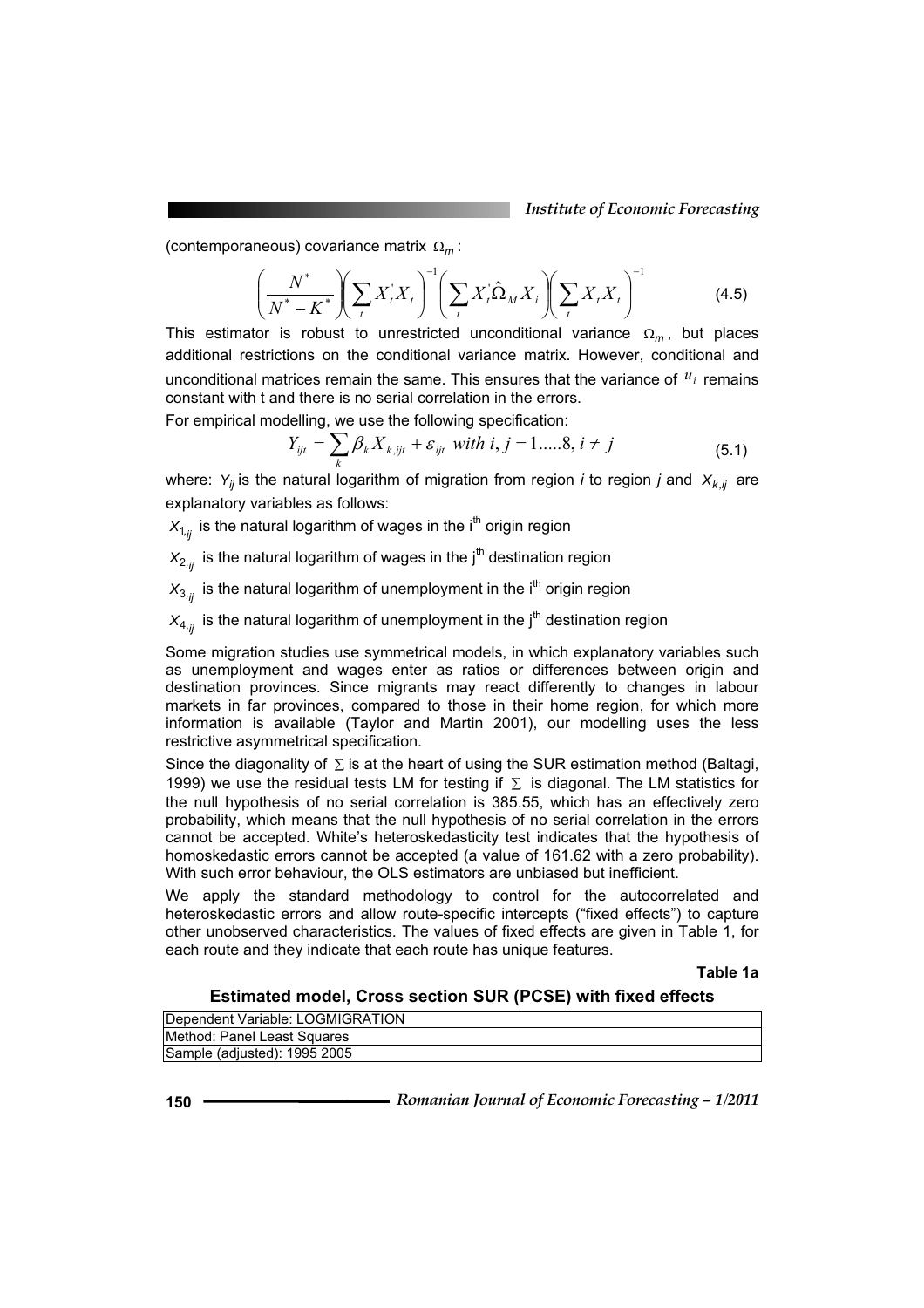*Why Do Not They Move from Rural to Urban Areas?* 

| Cross-sections included: 56                                            |             |                    |             |       |  |  |
|------------------------------------------------------------------------|-------------|--------------------|-------------|-------|--|--|
| Total panel (balanced) observations: 616                               |             |                    |             |       |  |  |
| Cross-section SUR (PCSE) standard errors & covariance (d.f. corrected) |             |                    |             |       |  |  |
| Variable                                                               | Coefficient | Std. Error         | t-Statistic | Prob. |  |  |
| C                                                                      | 8.35        | 0.336              | 24.84       | 0.00  |  |  |
| <b>UNEMPLOYMENTDESTINATION</b>                                         | 0.016       | 0.011              | 1.44        | 0.14  |  |  |
| <b>UNEMPLOYMENTORIGIN</b>                                              | $-0.011$    | 0.011              | $-0.95$     | 0.33  |  |  |
| <b>LOGWAGEORIGIN</b>                                                   | $-0.615$    | 0.318              | $-1.93$     | 0.05  |  |  |
| <b>LOGWAGEDEST</b>                                                     | 0.504       | 0.325              | 1.55        | 0.12  |  |  |
| <b>Effects Specification</b>                                           |             |                    |             |       |  |  |
| Cross-section fixed (dummy variables)                                  |             |                    |             |       |  |  |
| Mean dependent var<br>0.958<br>R-squared                               |             |                    |             | 6.80  |  |  |
| Adjusted R-squared                                                     | 0.953       | S.D. dependent var | 0.86        |       |  |  |

#### **Table 1b**

**Fixed effects for migration routes** 

| <b>Bucharest - Centre</b> | $-0.309611$ | South-Bucharest        | 1.890298    |
|---------------------------|-------------|------------------------|-------------|
| Bucharest - North East    | 0.615237    | South-Centre           | $-0.278091$ |
| Bucharest - North West    | $-0.748257$ | South-North East       | $-0.106460$ |
| Bucharest - South         | 1.801774    | South- North West      | $-1.342855$ |
| Bucharest - South East    | 0.595396    | South- South East      | 0.733632    |
| Bucharest - South West    | 0.140613    | South-South West       | 0.178584    |
| Bucharest - West          | $-0.852703$ | South-West             | $-0.866516$ |
| Centre – Bucharest        | $-0.641081$ | South East- Bucharest  | 0.994293    |
| Centre – North East       | 0.708784    | South East-Centre      | 0.113079    |
| Centre - North West       | 0.490342    | South East-North East  | 1.147288    |
| Centre – South            | $-0.507965$ | South East-North West  | -1.136271   |
| Centre - South East       | 0.017372    | South East-South       | 0.831072    |
| Centre-South West         | $-0.444767$ | South East-South West  | $-0.573201$ |
| Centre-West               | 0.443882    | South East-West        | $-0.470520$ |
| North East-Bucharest      | 0.874704    | South West-Bucharest   | 0.491410    |
| North East- Centre        | 0.850462    | South West- Centre     | $-0.147202$ |
| North East - North West   | $-0.393856$ | South West- North East | $-0.717760$ |
| North East-South          | 0.381828    | South West-North West  | $-1.302986$ |
| North East - South East   | 1.315635    | South West- South      | 0.287609    |
| North East-South West     | $-0.446018$ | South West-South East  | $-0.532927$ |
| North East-West           | 1.049281    | South West-West        | 0.653190    |
| North West-Bucharest      | -1.029549   | West-Bucharest         | -1.032937   |
| North West- Centre        | 0.431711    | West-Centre            | 0.115545    |
| North West- North East    | $-0.747933$ | West-North East        | 0.746726    |
| North West-South          | $-1.359686$ | West-North West        | 0.510561    |
| North West-South East     | -1.380194   | West-South             | $-0.877210$ |
| North West-South West     | $-1.408078$ | West-South East        | $-0.517127$ |
| North West-West           | 1.172607    | West- South West       | 0.588843    |
|                           |             |                        |             |

From Table 1a, we notice that only real wages in origin regions have statistical significance at 5% level. One simple conclusion can be drawn from these results: during the transition years, Romania faced a pattern of migration determined more by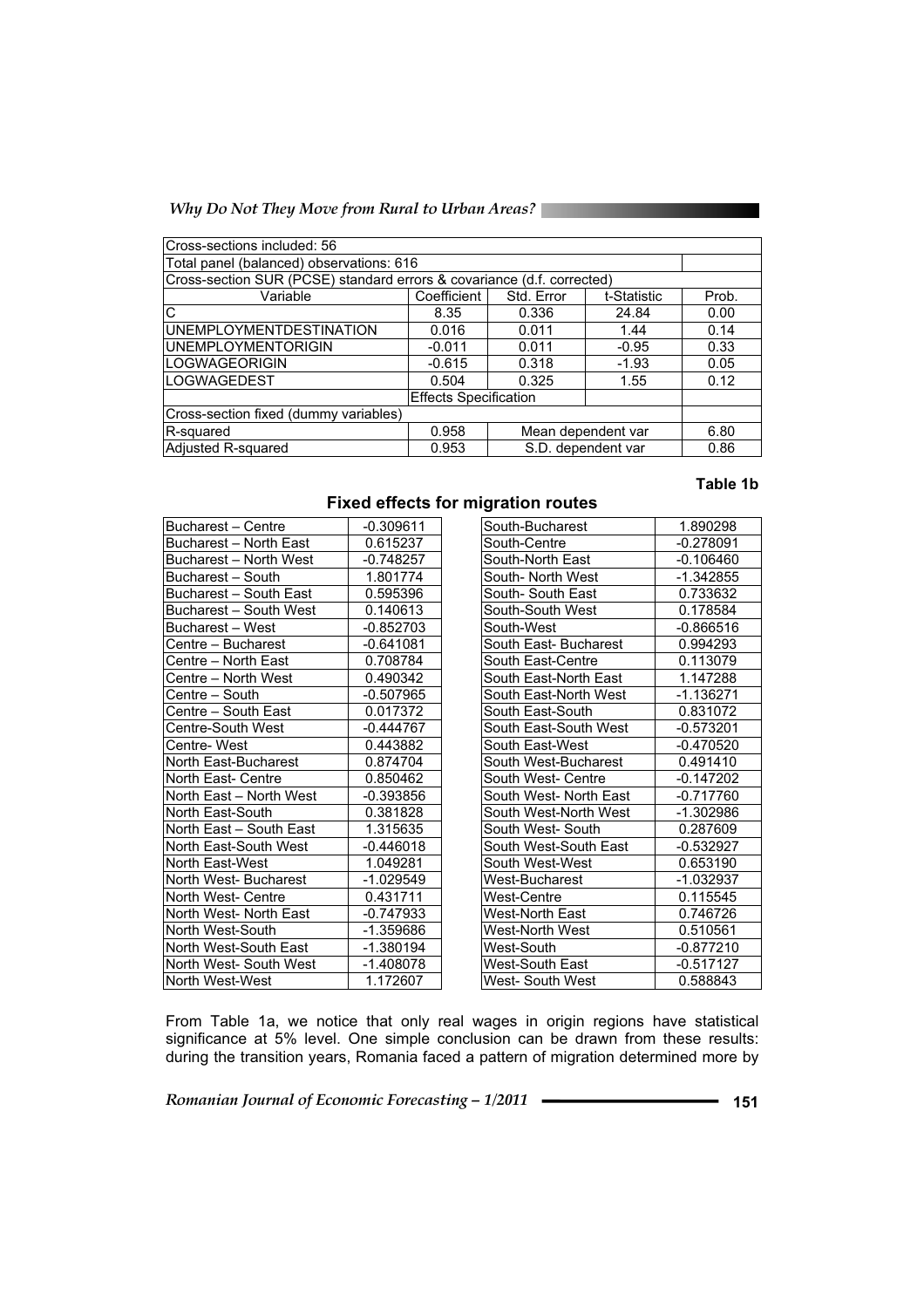*push* than *pull* effects, as people were strongly motivated to escape from lowestwage in origin regions. The economic variables which might be theoretically anticipated to be the prime drivers, i.e. wages and unemployment levels, do not perform well according to our results of inter-regional migration within Romania. The estimated fixed effects further highlight the contrast between theoretical expectations and empirical results. When North-East (the poorest region of the country) is the destination region, fixed effects are in many cases positive and high (see Table 1b), indicating that migration flows towards this region were significant despite its apparent lack of economic opportunity. In fact, when we included socioeconomic variables such as schooling, housing or infant mortality rates, results turned out to be insignificant for the migration decisions<sup>4</sup>.

Among the Eastern European countries Romania, under the rule of Ceausescu, mirrored many features of the Stalinist regime (see Dăianu, 2001; Stan, 1995). The strict autarky, the isolationism, the central planning system and the failure to exploit the comparative advantage of the country made the reform a very stressful process (Calgano *et al*., 2006). Following the spirit of liberalization since 1989, the Romanian government started the restructuring of the state owned enterprises that resulted in a severe decline of output and employment - especially in the urban areas. This phenomenon forced many people to move towards poor, rural regions. When people moved in Romania during the period under study, risk-aversion, family reunion and staking the claim on land after de-collectivisation were the primary drivers of internal migration.

In explaining our results, we wish to stress that the internal migration rate reached its highest level in 1990 in Romania (see for details, Constantin, Pârlog and Goschin, 2005). This was the result of the cancellation of some restrictive legislation on residence in towns having more than 100 thousands inhabitants. First, the rural-urban flow reached 70% of all migration, which later declined; e.g., in 1994, it stood at 30.4%. A new pattern of migration developed. A relatively high level of urban unemployment till the year 2005 (see Table 2) has induced the return of a large number of persons back to their rural origins. After 2005, we can notice that the urban unemployment decrease and starting with the year 2009 it can be observed an increase due to the economic crisis and its impact on the Romanian economy.

#### **Table 2**

| 1998 | 1999 | 2000 | 2001 | 2002 | 2003 | 2004 | 2005 | 2006 | 2007 | 2008 | 2009 |
|------|------|------|------|------|------|------|------|------|------|------|------|
|      |      |      |      |      |      |      |      |      |      |      |      |
| 6.5  | 7.4  |      |      | 8.9  | 7.5  |      |      | 8.2  |      | 6.7  | 7.7  |
| 6.1  | 6.2  | 6.4  | 5.9  | 7.7  | 6.4  | 6.9  | 6.4  | 6.1  | 5.4  | 4.7  | 5.8  |
|      |      |      |      |      |      |      |      |      |      |      |      |
| 9.2  | 10.3 | 11.2 | 10.4 | 11.2 | 9.5  | 9.5  | 8.8  | 8.6  |      | 6.8  | 8.1  |
| 3.5  | 3.5  | 3.1  | 2.8  | 5.4  | 4.3  | 6.2  | 5.2  | 5.6  | 4.9  | 4.6  | 5.4  |
|      |      |      |      |      |      |      |      |      |      |      |      |

**Unemployment rate in urban and rural Romania (gender and area)** 

*Source: Bulletins of the National Institute of Statistics, various issues, period 1998-2009.* 

 $\overline{a}$ 

*<sup>4</sup> Tables with results when factors like infant mortality, housing, number of students per 1000 of inhabitants are included in the regression can be provided upon request*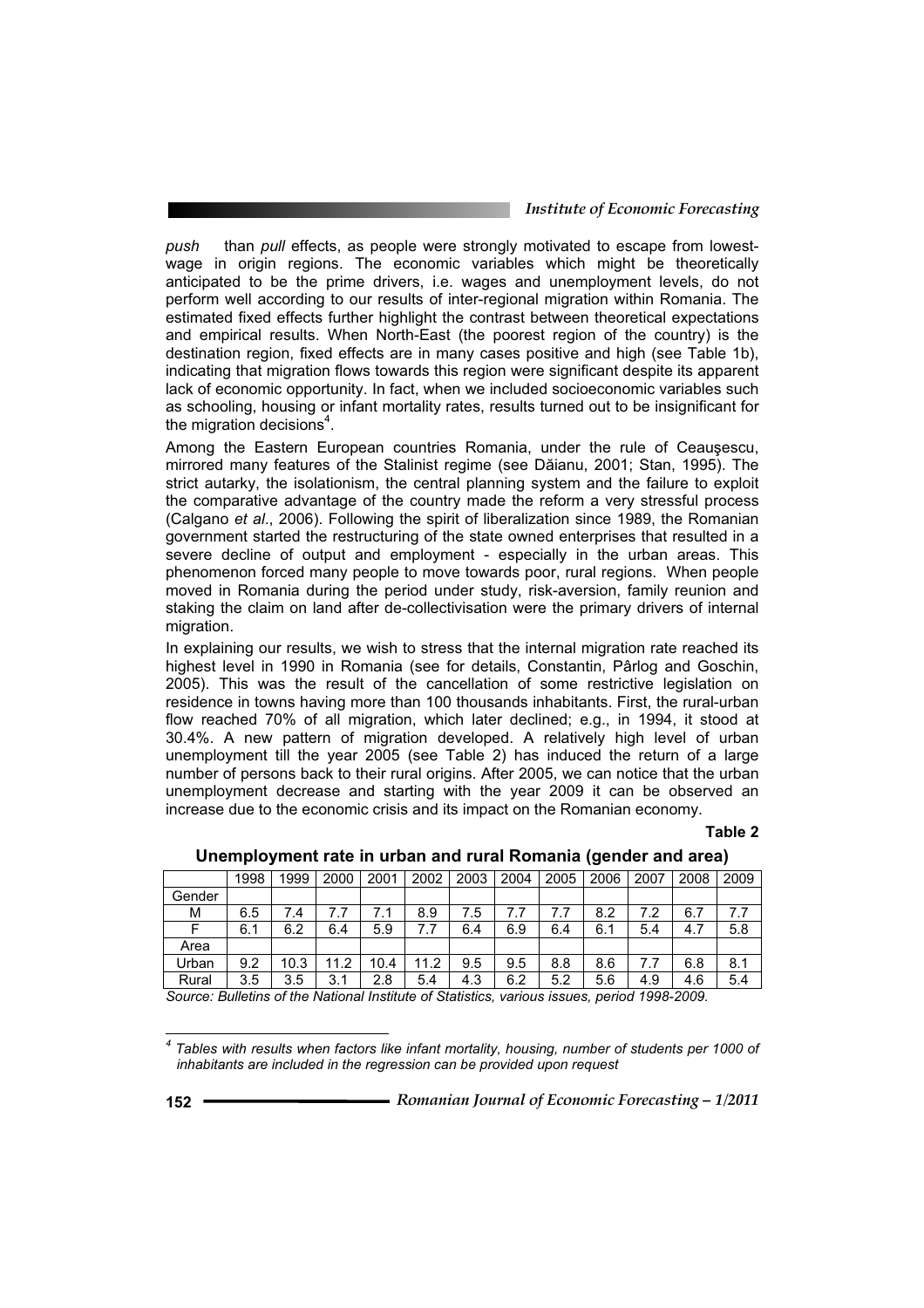#### *Why Do Not They Move from Rural to Urban Areas?*

Further, we proceed by assuming different characteristics each year, i.e. using time dummy variables, we found that each year could have exerted different impact on migration, as the reconstruction process of the industry meant different employment opportunities for different sectors each year. Table 3 contains the results of cross section SUR methodology when intercept varies across section and overtime.

#### **Table 3a**

#### **Fixed effects model: intercept varies across section and over time**

Cross section SUR (PCSE)

| Dependent Variable: LOGMIGRATION         |            |             |                                                                                              |  |  |
|------------------------------------------|------------|-------------|----------------------------------------------------------------------------------------------|--|--|
| Method: Panel Least Squares              |            |             |                                                                                              |  |  |
|                                          |            |             |                                                                                              |  |  |
|                                          |            |             |                                                                                              |  |  |
|                                          |            |             |                                                                                              |  |  |
| Total panel (balanced) observations: 616 |            |             |                                                                                              |  |  |
|                                          |            |             |                                                                                              |  |  |
| Coefficient                              | Std. Error | t-Statistic | Prob.                                                                                        |  |  |
| $-16.99$                                 | 12.21      | $-1.39$     | 0.16                                                                                         |  |  |
| 0.037                                    | 0.019      | 1.90        | 0.05                                                                                         |  |  |
| 0.009                                    | 0.010      | 0.92        | 0.35                                                                                         |  |  |
| 1.376                                    | 0.712      | 1.93        | 0.05                                                                                         |  |  |
| 0.256                                    | 0.250      | 1.02        | 0.30                                                                                         |  |  |
| <b>Effects Specification</b>             |            |             |                                                                                              |  |  |
| Cross-section fixed (dummy variables)    |            |             |                                                                                              |  |  |
| Period fixed (dummy variables)           |            |             |                                                                                              |  |  |
| Mean dependent var<br>R-squared<br>0.96  |            |             |                                                                                              |  |  |
| 0.96                                     |            |             | 0.86                                                                                         |  |  |
|                                          |            |             | Cross-section SUR (PCSE) standard errors & covariance (d.f. corrected)<br>S.D. dependent var |  |  |

#### **Table 3b**

| Bucharest-        |             | North East-South  |             | South East-North |             |
|-------------------|-------------|-------------------|-------------|------------------|-------------|
| Centre            | $-0.367274$ | West              | $-0.471456$ | West             | $-1.075477$ |
| Buch - North      |             |                   |             |                  |             |
| East              | 0.546671    | North East-West   | 1.100118    | South East-South | 0.802911    |
| Buch - North      |             | North West-       |             | South East-South |             |
| West              | $-0.756398$ | <b>Bucharest</b>  | $-1.037689$ | West             | $-0.667240$ |
|                   |             | North West-       |             |                  |             |
| Bucharest - South | 1.704678    | Centre            | 0.572009    | South East-West  | -0.488284   |
| Buch. – South     |             | North West-North  |             | South West-      |             |
| East              | 0.458229    | East              | $-0.618538$ | <b>Bucharest</b> | 0.328436    |
| Buch - South      |             |                   |             | South West-      |             |
| West              | $-0.022360$ | North West-South  | $-1.258820$ | Centre           | $-0.161737$ |
|                   |             | North West-South  |             | South West-      |             |
| Bucharest - West  | $-0.939401$ | East              | $-1.319400$ | North East       | $-0.743199$ |
| Centre –          |             | North West- South |             | South West-      |             |
| <b>Bucharest</b>  | $-0.698744$ | West              | $-1.373091$ | North West       | -1.267999   |
| Centre - North    |             |                   |             | South West-      |             |
| East              | 0.788656    | North West-West   | 1.283869    | South            | 0.233642    |

#### **Cross section fixed effects (each route)**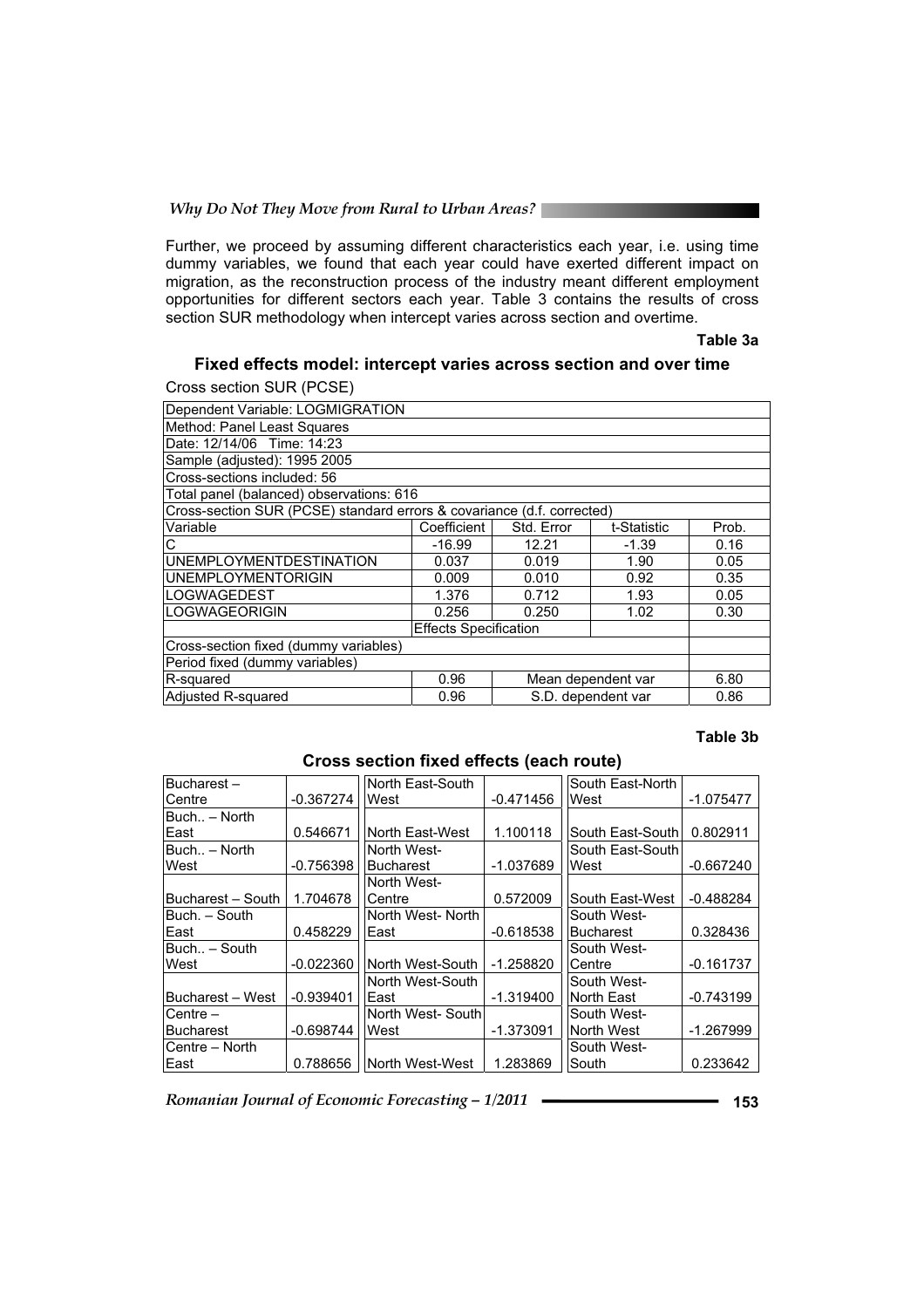| Centre - North               |             |                             |             | South West-            |             |
|------------------------------|-------------|-----------------------------|-------------|------------------------|-------------|
| west                         | 0.630639    | South-Bucharest             | 1.793203    | South East             | $-0.626966$ |
| Centre - South               | $-0.456622$ | South-Centre<br>$-0.226748$ |             | South West-West        | 0.609619    |
| Centre- South East           | 0.028643    | South-North East            | $-0.066020$ | West-Bucharest         | $-1.119635$ |
| Centre-South West            | $-0.459302$ | South- North West           | $-1.241990$ | <b>West-Centre</b>     | 0.177285    |
| Centre-West                  | 0.505622    | South-South East            | 0.705471    | <b>West-North East</b> | 0.797563    |
| lNorth East-                 |             |                             |             |                        |             |
| <b>Bucharest</b>             | 0.806138    | South-South West            | 0.124616    | West-North West        | 0.621823    |
| North East- Centre           | 0.930334    | South-West                  | $-0.844208$ | West-South             | $-0.854902$ |
| North East – North           | South East- |                             |             |                        |             |
| West                         | $-0.264461$ | <b>Bucharest</b>            | 0.857126    | West-South East        | $-0.534891$ |
|                              |             |                             |             | West-South             |             |
| North East-South             | 0.422268    | South East-Centre           | 0.124351    | lWest                  | 0.545272    |
| ∣North East – South <i>∖</i> |             | South East-North            |             |                        |             |
| East                         | 1.316003    | lEast                       | 1.147656    |                        |             |

#### **Table3c**

| 1/1/1995 | 3.543503    |
|----------|-------------|
| 1/1/1996 | 2.978415    |
| 1/1/1997 | 1.797200    |
| 1/1/1998 | 0.818725    |
| 1/1/1999 | 0.104054    |
| 1/1/2000 | $-0.560898$ |
| 1/1/2001 | $-1.092392$ |
| 1/1/2002 | $-1.354440$ |
| 1/1/2003 | $-1.723513$ |
| 1/1/2004 | $-1.985556$ |
| 1/1/2005 | $-2.525099$ |
|          |             |

 **Period Effects** 

Table 3 shows some changes in our results. Wages in destination regions become significant at 10% level. Some unexpected signs are obtained for unemployment in destination regions and wage in origin regions. When each year is allowed to have a different intercept to account for the reconstruction process, migration pattern is influenced mainly by wages in destination regions and by unemployment in destination regions, but the coefficient is small (0.037). When different intercepts are allowed for each year, the pattern of migration could involve the mobility of only skilled people. Interestingly, the elasticity coefficient for wage in destination regions has a high value (1.37). Wages in origin regions are not significant. Thus, the pull factor becomes significant when we control the model by considering different intercepts for both cross sections and time.

# **5. Conclusions**

Inter-regional factor mobility is acknowledged to be an important route to promote economic growth and efficiency gains. EU enlargement with Romania and Bulgaria forces both countries to improve their regional policies and to stimulate their economic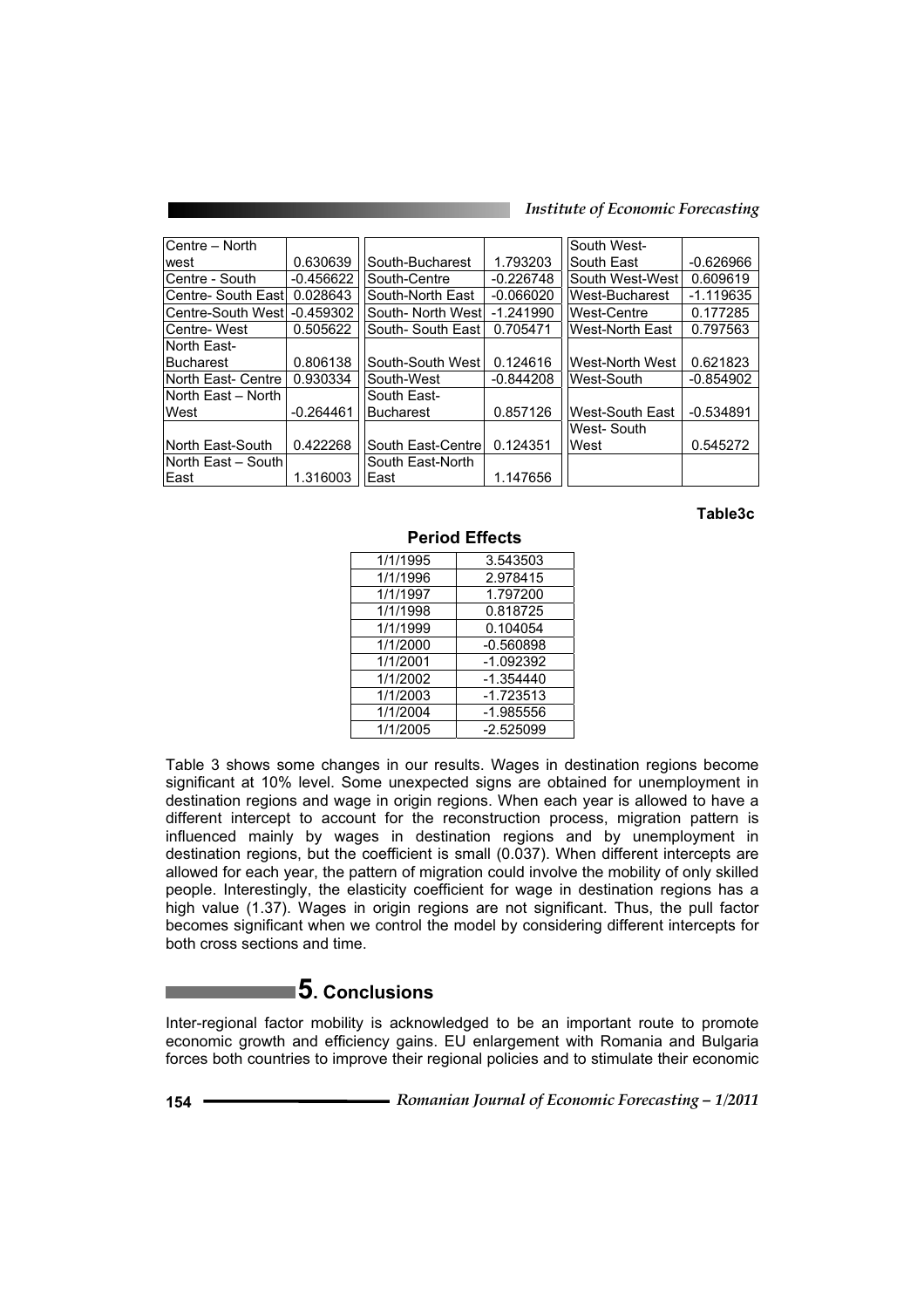development. One of the central issues of economic development is an efficient interregional migration that contributes to the reduction of regional income disparities by reallocation of labor from low productivity to high productivity regions. It can be achieved by improving the employment opportunities, real wages and economic and social conditions of different regions. At the moment, it seems that the efficiency and welfare (as measured by output) gains from inter-regional labor mobility in Romania have been rather limited.

In this paper, we examined the causes of Romanian inter-regional migration. Using the cross-section SUR estimation for analyzing panel data with cross-sectional fixed effects, we tested the role of real wages and unemployment as the major explanatory variables of migration. We found that unemployment effects are absent and that wage effects are primarily the influence of low wages in donor regions. To rationalize these counter-intuitive results, we suggest that the inter-regional migration decisions are partly the results of the de-collectivization of Romanian agriculture. It has provided rural economic opportunities, whereas high rates of urban unemployment have reduced urban economic opportunities. In consequence, it was some significant return migration from urban to rural areas, which may have incidentally involved interregional relocation. When considering time effects, which allowed us to take into account the fact that restructuring process was different each year, our results proved that wages in destination regions became very significant. This means that, while controlling for differences in each route of migration and each year, the depicted pattern of migration becomes characterized by pull effect rather than push effect, based on rational income decisions. This implication is very relevant, as it stresses the fact that as the massive restructuring of the Romanian economy gets under way, the effects of many other socio-economic factors such as housing, health amenities and human capital become important areas of future inter-regional migration research. More recent and relevant data of internal migration in Romania would be a good way forward to model an extension of the standard economic models that include important socio-economic conditions which could influence migration decisions.

# **References**

Andrienko, Y. and Guriev, S. (2004), "Determinants of Inter-Regional Mobility in Russia: Evidence from Panel Data"*, Economics of Transition.* 

Badi, Baltagi (1999), *Econometrics*, Springer Verlag.

- Benedek, J. (2006) "Urban policy and urbanisation in the transition Romania" *Romanian Review of Regional Studies,* 1: 51-64.
- Brecher,R. and Choudhri, E. (1987), "International Migration versus Foreign Investment in the Presence of Unemployment", *Journal of International Economics.*
- Calgano, P. Hefner, F. and Dan, M. (2006), "Restructuring Before Privatization- Putting the Cart Before the Horse: A Case Study of the Steel Industry in Romania", *The Quarterly Journal of Austrian Economics,* 9(1): 27-45*.*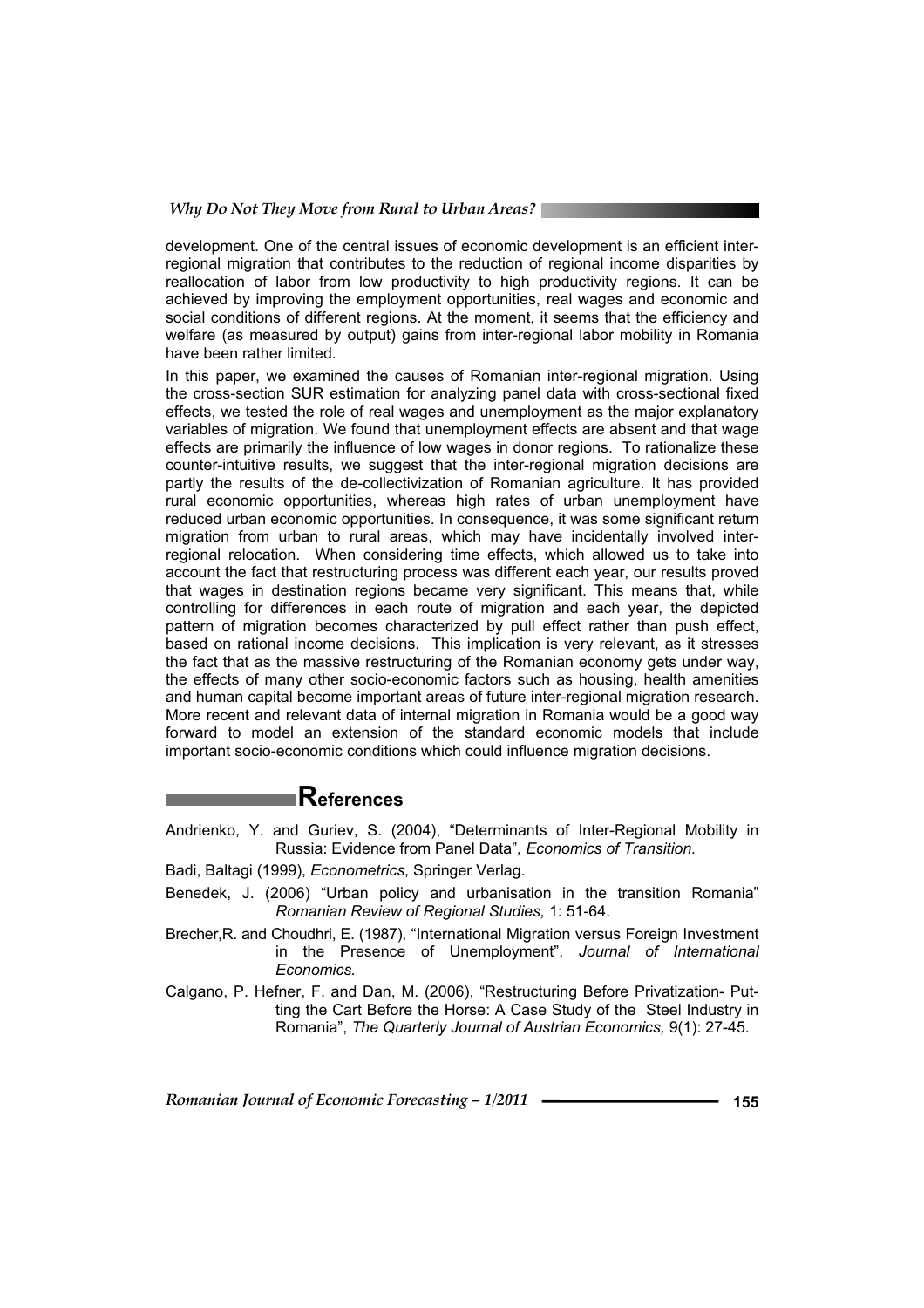- Cameron, G. and Muellbauer, J. (1999), "Earnings, Unemployment, and Housing Evidence from a Panel of British Regions"*. CEPR paper*, London.
- Constantin, D. Parlog, C. and Goschin, Zizi, (2005), "Interregional migration in Romania after 1990"*, Romanian Journal of Economic Forecasting*, 6(2): 5-25.
- Daianu, Daniel (2001), "Strain and Economic Adjustment: Romania's Travails and Pains in Transition: The First Decade"*, In:* Mario I. Blejer and Marko Skreb (Eds.), Cambridge: MIT Press.
- Deichmann,U. and Henderson,J.V. (1996), *Urban and Regional Dynamics in Poland*. World Bank, Washington DC.
- Dustmann, C. (1995), "Human Capital Accumulation And Earnings Assimilation of Migrants", *CEPR paper*, *London*.
- Fassman, F. and Munz, S., (1994), *Migration Focus*, *OECD.*
- Fidrmuc, J., (2003), "Migration and Regional Adjustment to Asymmetric Shocks in Transition Economies"*. CEPR paper*, London.
- Fidrmuc, Jan and Huber, Peter, (2002), "On the puzzle of falling migration rates and rising regional disparities in transition", *ACCESSLAB project working paper.*
- Ghatak, S. Levine, P. and Wheatley Price, S. (1996), "Migration Theories and Evidence: An Assessment", *Journal of Economic Surveys*, 10(2): 159- 198.
- Ghatak, S and Sassoon, A. (Eds.) (2001). *Migration and Mobility: The European Perspective*, Palgrave.
- Ghatak, S. Mulhern, A. and Stewart, C (2005), "Regional development of Small Firms in Poland", *Economic Change and Restructuring*:38:129-146.
- Ghatak, S. Mulhern, A. and J. Watson, (2008), "The Dynamics of Inter-regional Migration in Poland", *Review of Development Economics*, 12,1:209- 222.
- Ghatak, S. (2003), *An Introduction to Development Economics*, 4th ed., London/NewYork: Routledge.
- Hamilton, B. and Whalley, J. (1984), "Efficiency and Distribution Implications of Global Restrictions on Labour Mobility", *Journal of Development Economics*, 14: 61-75.
- Hatton, T. and Williams, J. (1998*), The Age of Mass Migration*, OUP.
- Hazans, Mihail, (2001), "Determinants of Inter-Regional Migration in the Baltic Countries"*. University of Latvia and BICEPS.*
- Hazans, Mihail, (2003), "Commuting in the Baltic States: Patterns, Determinants, and Gains"*, ZEI Working paper* No. B02-2003, Bonn.
- Harris, J. and Todaro, M. (1970). "Migration, Unemployment and Development: A Two-Sector Analysis". *American Economic Review*, 126-142.
- Huber, Peter, (2003), "Inter-regional Mobility in Europe: Some Cross-Country Evidence", *ACCESLAB project working paper.*
- **<sup>156</sup>** *Romanian Journal of Economic Forecasting 1/2011*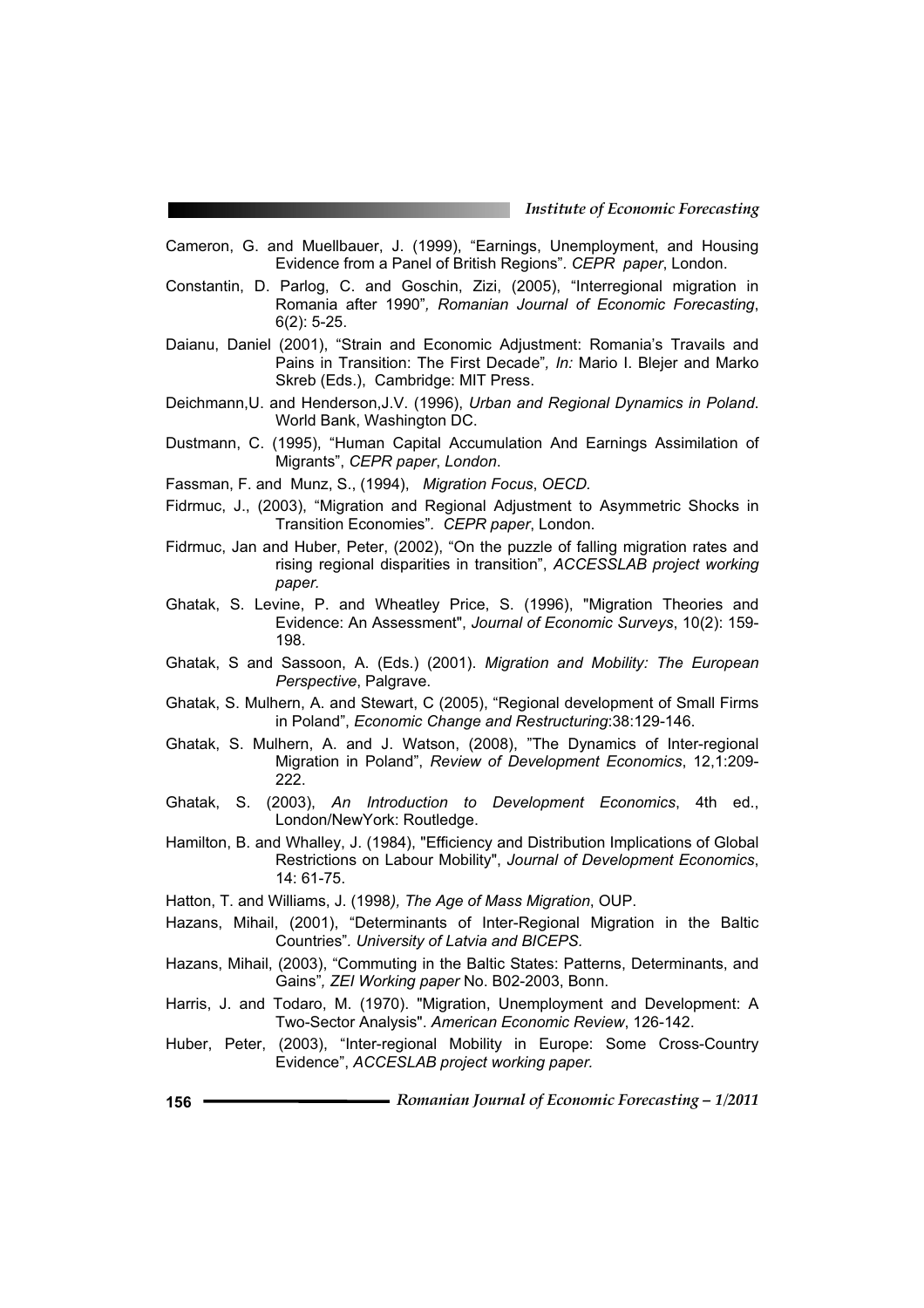*Why Do Not They Move from Rural to Urban Areas?* 

- Kallai, Ella, Trăistaru, Iulia (1998), "Characteristics and trends of regional labour markets in transition economies: Empirical Evidence from Romania", *LICOS Discussion Pap*e*r.*
- Levine, P. (1999), "The Welfare Economics of Immigration Control". *Journal of Population Economics,* 12: 23-43.
- Petre, I. (2005), "Internal migration and the Romanian village", available at http://strategia.ncsd.ro/.
- Rotaru, T. Mezei (1999), E., "Aspects of recent internal migration in Romania", *Romanian Sociology*, No. III (in Romanian).
- Sandu, D. (1999), *The social space of transition*, Polirom Publishing House.
- Stan, Lavinia (1995), "Romanian Privatization: Assessment of the First Five Years", *Communist and Post-communist Studies,* 28: 427-35.
- Stark, O. Gupta, M.R. and D. Levhari, (1991), "Equilibrium Urban Unemployment in developing Countries: Is Migration Culprit?", *Economics Letters*, 37: 477-482.
- Taylor, J. and Martin, P. (2001), "Human Capital: Migration and Rural Population Change", *Handbook of Agricultural Economics*, Eds. Bruce L Gardner and Gordon C. Rausser, North-Holland, Ch 10.
- Wheatley Price, S. (2001), "The Employment Adjustments of Male Immigrants in England". *Journal of Population Economics*, 14: 193-220.
- Zellner, A. (1962), "An efficient method of estimating seemingly unrelated regressions and tests of aggregation bias", *Journal of the American Statistical Association*, 57(297): 348–368.